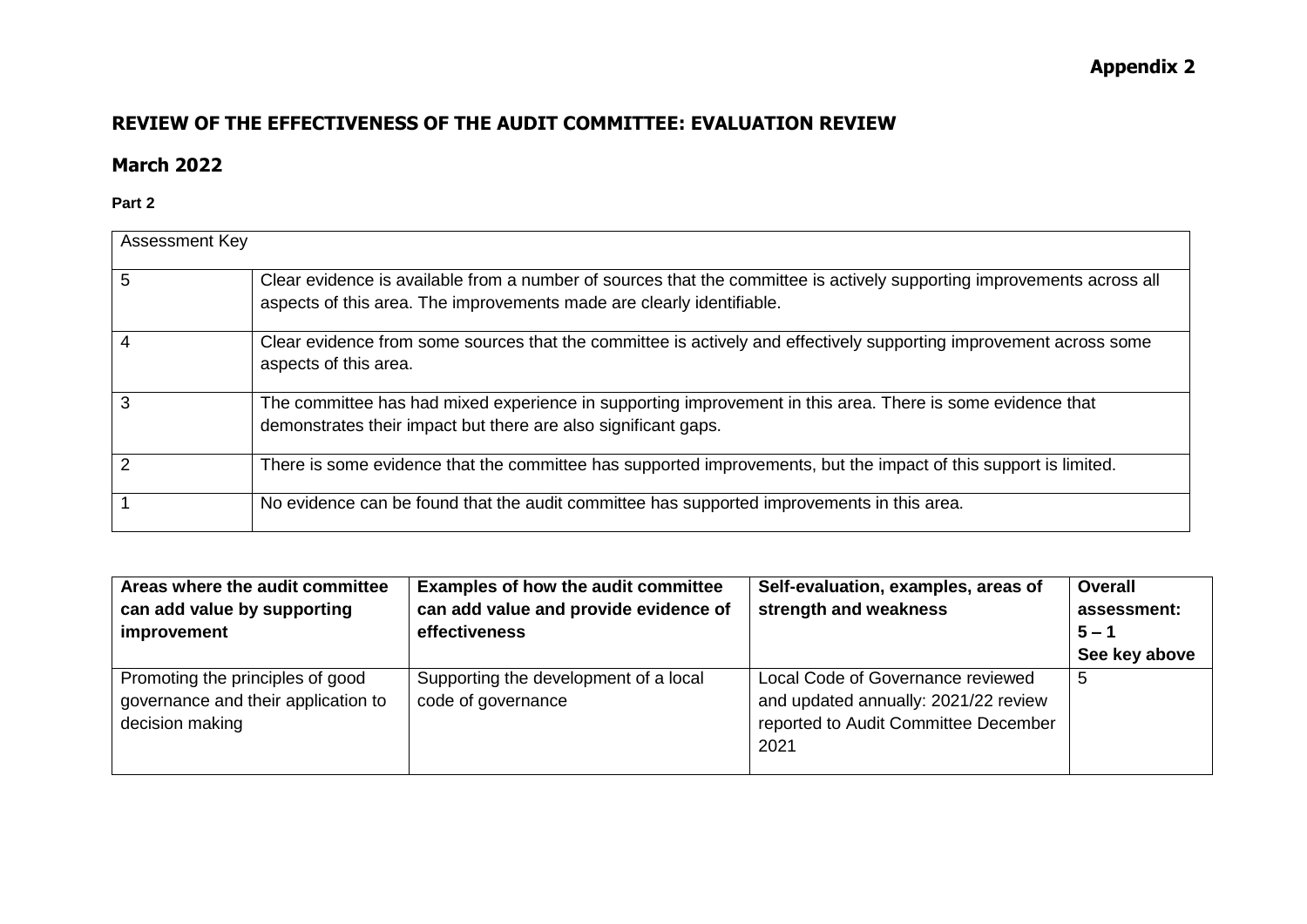| Areas where the audit committee<br>can add value by supporting<br>improvement | <b>Examples of how the audit committee</b><br>can add value and provide evidence of<br>effectiveness  | Self-evaluation, examples, areas of<br>strength and weakness                                                                                                                                                          | <b>Overall</b><br>assessment:<br>$5 - 1$<br>See key above |
|-------------------------------------------------------------------------------|-------------------------------------------------------------------------------------------------------|-----------------------------------------------------------------------------------------------------------------------------------------------------------------------------------------------------------------------|-----------------------------------------------------------|
|                                                                               | Providing robust review of the AGS and<br>the assurances underpinning it                              | Audit Committee have reviewed AGS<br>through Audit Panel in previous years -<br>latterly there have been few issues and<br>Audit Panel has not felt to be necessary                                                   | 5.                                                        |
|                                                                               | Working with key members to improve<br>their understanding of the AGS and their<br>contribution to it | Overview of AGS and process included<br>in Audit Committee Annual Report.                                                                                                                                             | 5                                                         |
|                                                                               | Supporting reviews/audits of governance<br>arrangements                                               | Audit Committee participate in reviews<br>of Local Code of Governance,<br>Constitution, receipt of internal and<br>external audit reviews, risk<br>management arrangements,<br>performance management<br>arrangements | 5                                                         |
|                                                                               | Participating in self-assessments of<br>governance arrangements                                       | Self-assessments carried out on<br>effectiveness of audit committee and<br>internal audit: review if similar self-<br>assessments available for other areas<br>e.g. risk                                              | $\overline{4}$                                            |
|                                                                               | Working with partner audit committees to<br>review governance arrangements in<br>partnerships         | N/A to date but will review in the light of<br><b>Local Government Reorganisation</b>                                                                                                                                 | N/A                                                       |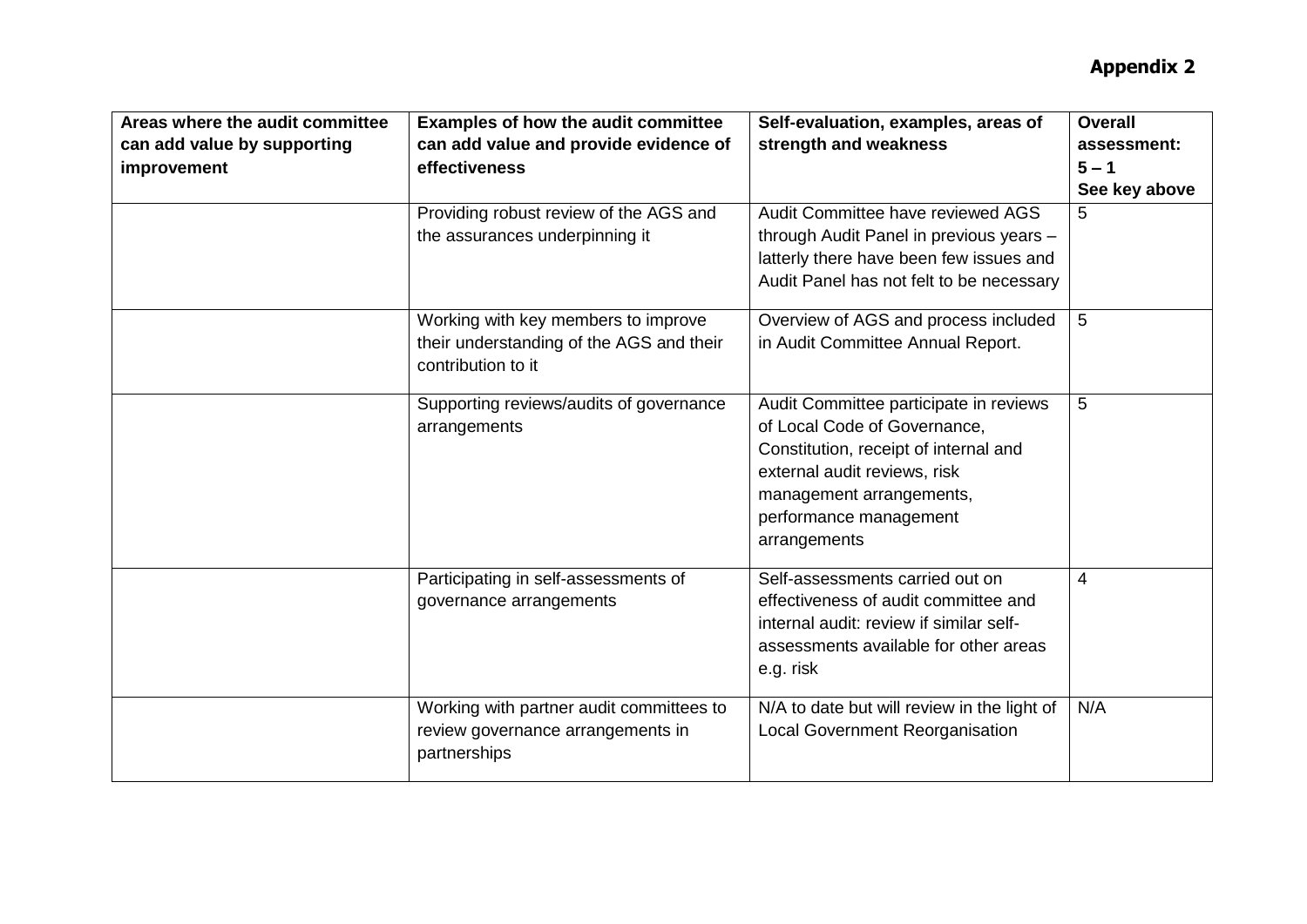| Areas where the audit committee<br>can add value by supporting<br>improvement | <b>Examples of how the audit committee</b><br>can add value and provide evidence of<br>effectiveness | Self-evaluation, examples, areas of<br>strength and weakness                                                                                                                                                                                                                                                                                                | <b>Overall</b><br>assessment:<br>$5 - 1$<br>See key above |
|-------------------------------------------------------------------------------|------------------------------------------------------------------------------------------------------|-------------------------------------------------------------------------------------------------------------------------------------------------------------------------------------------------------------------------------------------------------------------------------------------------------------------------------------------------------------|-----------------------------------------------------------|
| Contributing to the development of<br>an effective control environment        | Actively monitoring the implementation of<br>recommendations from auditors                           | All audit recommendations reported to<br>committee and reviewed regularly:<br>where recommendations not<br>implemented senior managers are<br>invited to Audit Committee to explain<br>reasons why                                                                                                                                                          | 5                                                         |
|                                                                               | Encouraging ownership of the internal<br>control framework by appropriate<br>managers                | All internal audit reports are brought to<br>Audit Committee, where significant<br>issues are identified then senior<br>managers are invited to Audit<br>Committee. Chief Executive, Directors,<br>Monitoring Officer and Chief Finance<br><b>Officer attend Audit Committee</b><br>regularly and understand Committee's<br>commitment to internal controls | 5                                                         |
|                                                                               | Raising significant concerns over controls<br>with appropriate senior managers                       | All internal audit reports are brought to<br>Audit Committee, where significant<br>issues are identified then senior<br>managers are invited to Audit<br>Committee. Chief Executive, Directors,<br>Monitoring Officer and Chief Finance<br><b>Officer attend Audit Committee</b><br>regularly and understand Committee's<br>commitment to internal controls | 5                                                         |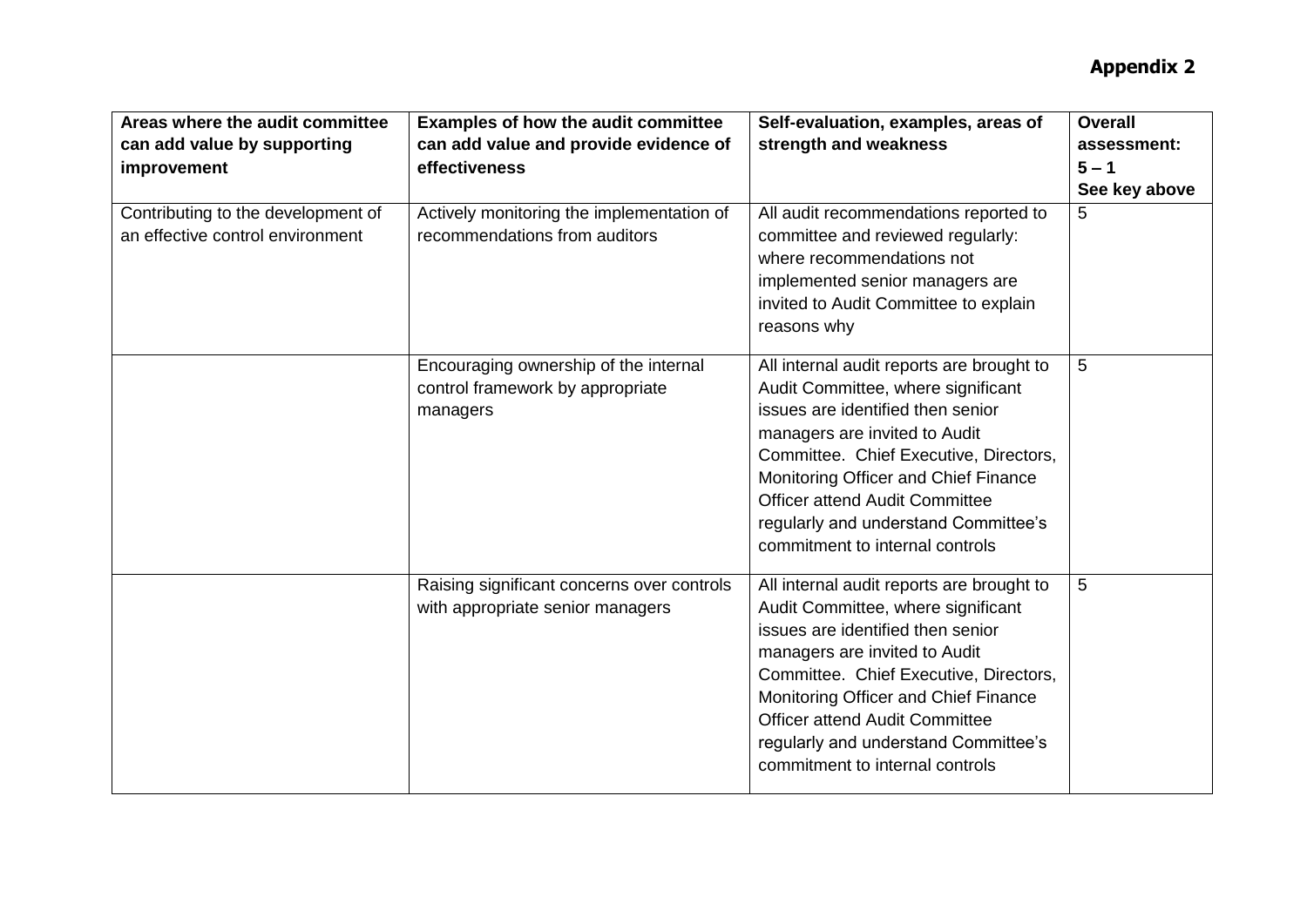| Areas where the audit committee      | <b>Examples of how the audit committee</b>  | Self-evaluation, examples, areas of      | <b>Overall</b> |
|--------------------------------------|---------------------------------------------|------------------------------------------|----------------|
| can add value by supporting          | can add value and provide evidence of       | strength and weakness                    | assessment:    |
|                                      | effectiveness                               |                                          | $5 - 1$        |
| improvement                          |                                             |                                          |                |
|                                      |                                             |                                          | See key above  |
| Supporting the establishment of      | Reviewing risk management                   | Risk management arrangements are         | 4              |
| arrangements for the governance of   | arrangements and their effectiveness, e.g.  | reviewed annually, corporate risks and   |                |
| risk and for effective arrangements  | risk management benchmarking                | Audit Committee risks are reviewed       |                |
| to manage risks                      |                                             | twice per year by Audit Committee,       |                |
|                                      |                                             | internal audit of risk management on     |                |
|                                      |                                             | programme of regular significant audits. |                |
|                                      |                                             | No benchmarking                          |                |
|                                      | Monitoring improvements                     | Corporate risks are monitored twice per  | 5              |
|                                      |                                             | year: senior managers required to        |                |
|                                      |                                             | explain where improvements have not      |                |
|                                      |                                             | occurred                                 |                |
|                                      |                                             |                                          |                |
|                                      | Holding risk owners to account for          | Corporate risks are monitored twice per  | 5              |
|                                      | major/strategic risks                       | year: senior managers required to        |                |
|                                      |                                             | explain significant risks. Additional    |                |
|                                      |                                             | reports may be requested e.g.            |                |
|                                      |                                             | <b>Customer Connect implementation</b>   |                |
|                                      |                                             |                                          |                |
| Advising on the adequacy of the      | Specifying its assurance needs, identifying | Annual review of internal audit plan,    | 4              |
| assurance framework and              | gaps or overlaps in assurance               | overview of external audit plan          |                |
| considering whether assurance is     |                                             |                                          |                |
| deployed efficiently and effectively |                                             |                                          |                |
|                                      |                                             |                                          |                |
|                                      | Seeking to streamline assurance gathering   | Annual review of internal audit plan,    | 4              |
|                                      | and reporting                               | overview of external audit plan          |                |
|                                      |                                             |                                          |                |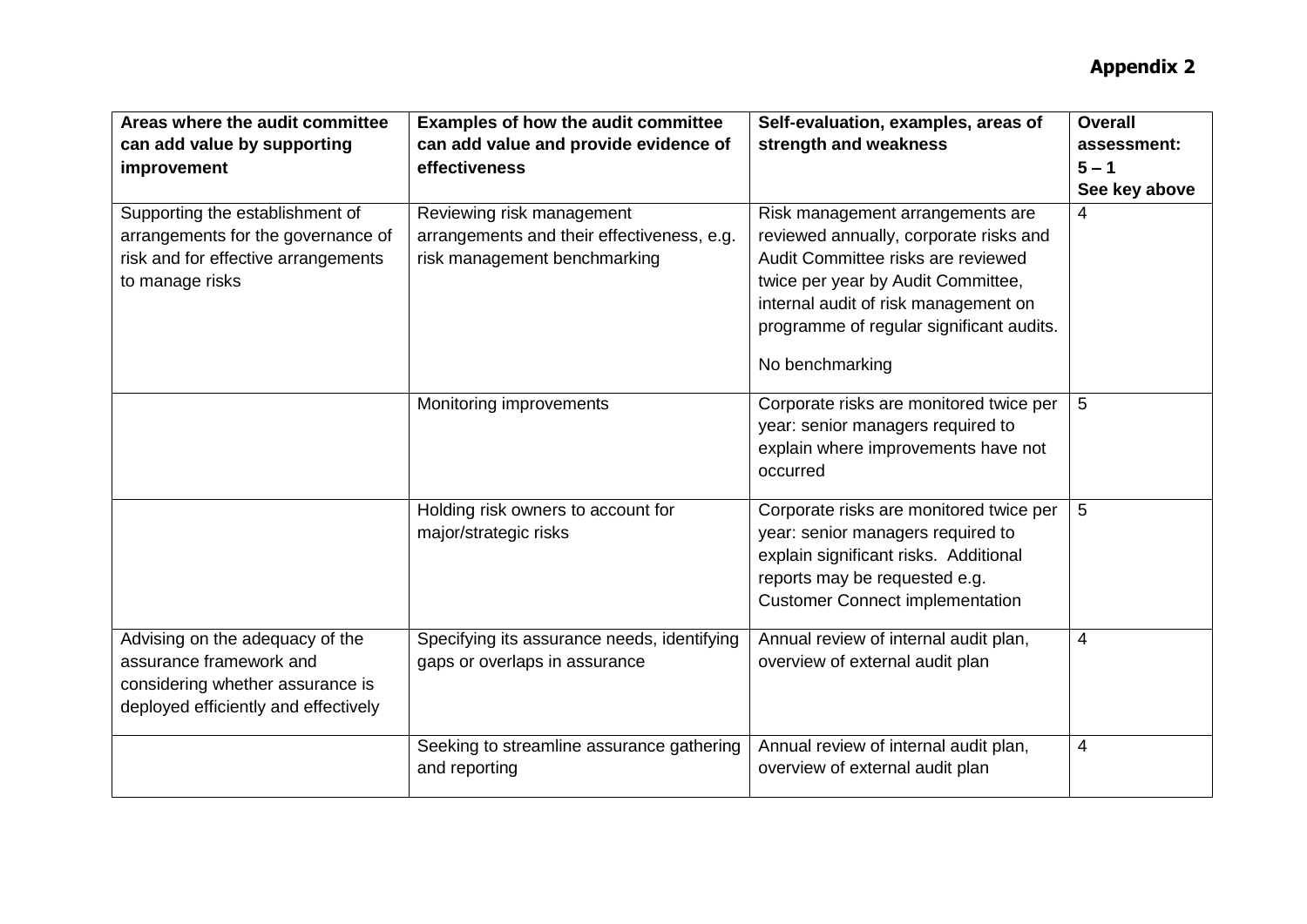| Areas where the audit committee<br>can add value by supporting<br>improvement                                                | Examples of how the audit committee<br>can add value and provide evidence of<br>effectiveness                                  | Self-evaluation, examples, areas of<br>strength and weakness                                                                                                                                                                                                                                                                                                                 | <b>Overall</b><br>assessment:<br>$5 - 1$<br>See key above |
|------------------------------------------------------------------------------------------------------------------------------|--------------------------------------------------------------------------------------------------------------------------------|------------------------------------------------------------------------------------------------------------------------------------------------------------------------------------------------------------------------------------------------------------------------------------------------------------------------------------------------------------------------------|-----------------------------------------------------------|
|                                                                                                                              | Reviewing the effectiveness of assurance<br>providers, e.g. internal audit, risk<br>management, external audit                 | Annual review of effectiveness of<br>internal audit and of risk management<br>arrangements. Receipt of external<br>audit updates: contract review of<br>external audit carried out by PSAA Ltd<br>nationally, review of external audit<br>practices carried out by National Audit<br>Office nationally: opportunity for Audit<br>Committee to contribute to these<br>reviews | 5                                                         |
| Supporting the quality of the internal<br>audit activity, particularly by<br>underpinning its organisational<br>independence | Reviewing the audit charter and functional<br>reporting arrangements                                                           | Annual approval of audit plan and<br>charter, internal audit monitoring<br>against plan to all Audit Committee<br>meetings                                                                                                                                                                                                                                                   | 5                                                         |
|                                                                                                                              | Assessing the effectiveness of internal<br>audit arrangements, providing constructive<br>challenge and supporting improvements | Annual review of effectiveness of<br>internal audit against best-practice<br>checklist.                                                                                                                                                                                                                                                                                      | 5                                                         |
|                                                                                                                              | Actively supporting the quality assurance<br>and improvement programme of internal<br>audit                                    | Annual review of effectiveness of<br>internal audit against best-practice<br>checklist.                                                                                                                                                                                                                                                                                      | 5                                                         |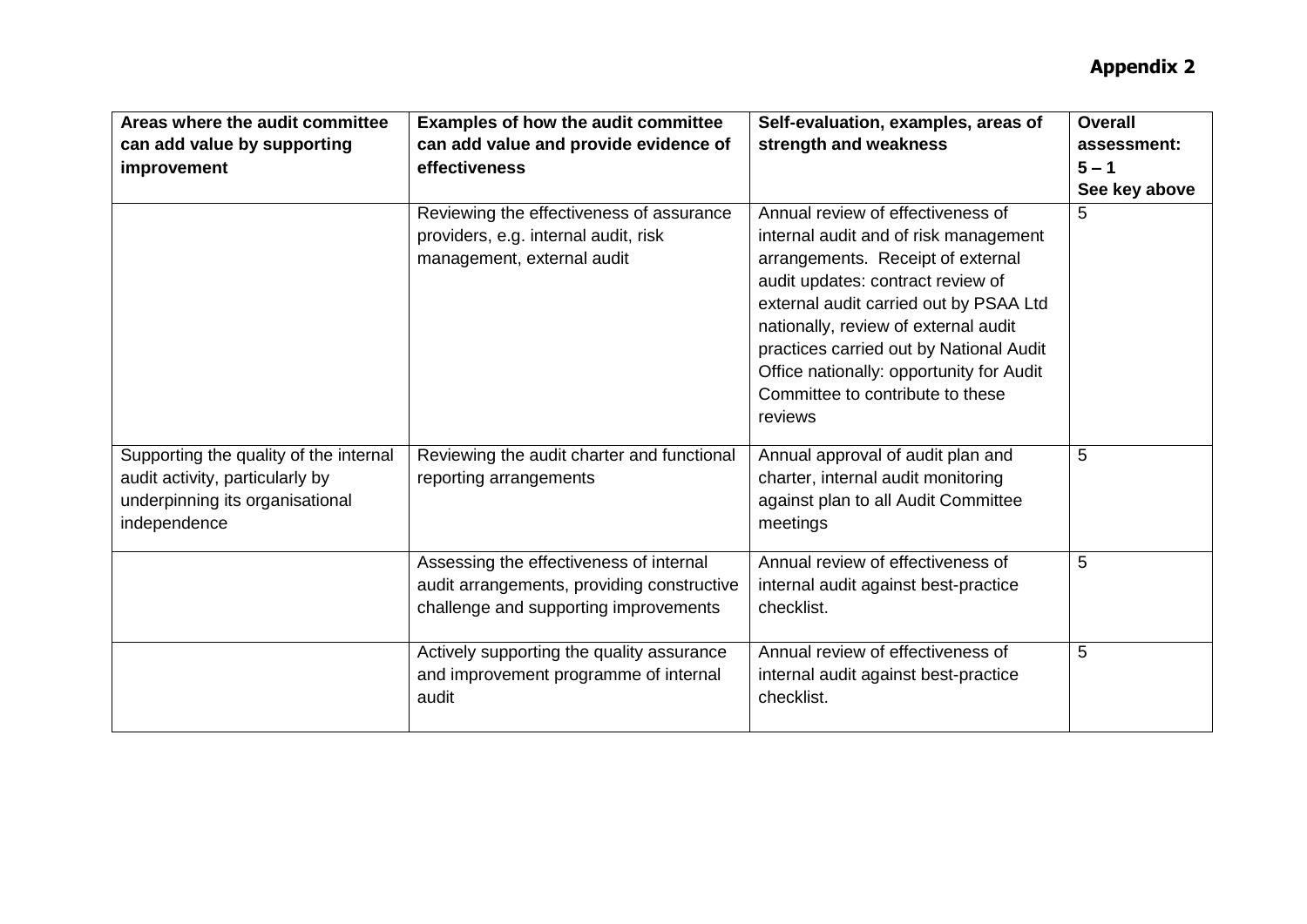| Areas where the audit committee<br>can add value by supporting<br>improvement                                                                                         | <b>Examples of how the audit committee</b><br>can add value and provide evidence of<br>effectiveness                           | Self-evaluation, examples, areas of<br>strength and weakness                                                                                                                        | <b>Overall</b><br>assessment:<br>$5 - 1$<br>See key above |
|-----------------------------------------------------------------------------------------------------------------------------------------------------------------------|--------------------------------------------------------------------------------------------------------------------------------|-------------------------------------------------------------------------------------------------------------------------------------------------------------------------------------|-----------------------------------------------------------|
| Aiding the achievement of the<br>authority's goals and objectives<br>through helping to ensure<br>appropriate governance, risk, control<br>and assurance arrangements | Reviewing how the governance<br>arrangements support the achievement of<br>sustainable outcomes                                | Through review of Local Code of<br>Governance and AGS process                                                                                                                       | 4                                                         |
|                                                                                                                                                                       | Reviewing major projects and<br>programmes to ensure that governance<br>and assurance arrangements are in place                | Major projects will be incorporated into<br>corporate risk process, where relevant<br>Audit Committee will request additional<br>reports e.g. Customer Connect                      | 5                                                         |
|                                                                                                                                                                       | Reviewing the effectiveness of<br>performance management arrangements                                                          | Annual review of performance<br>management process, regular internal<br>audit reports                                                                                               | 5                                                         |
| Supporting the development of<br>robust arrangements for ensuring<br>value for money                                                                                  | Ensuring that assurance on value for<br>money arrangements is included in the<br>assurances received by the audit<br>committee | Explicit part of external audit report;<br>included in internal audit reviews.<br>Annual review of CIPFA FM Code<br>(including vfm requirements) taken to<br><b>Audit Committee</b> | 5                                                         |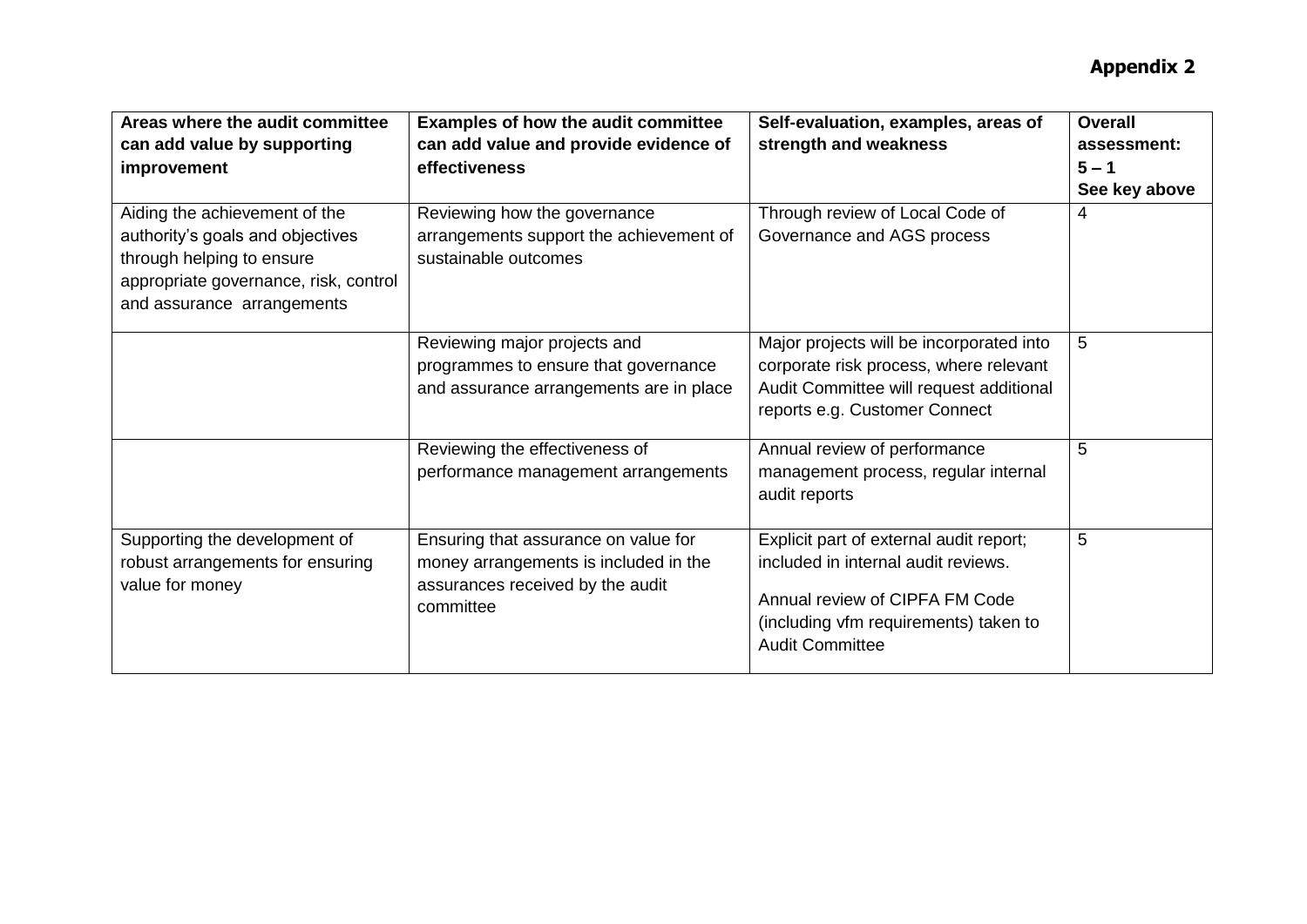| Areas where the audit committee<br>can add value by supporting<br>improvement                                                                         | <b>Examples of how the audit committee</b><br>can add value and provide evidence of<br>effectiveness<br>Considering how performance in value for<br>money is evaluated as part of the AGS | Self-evaluation, examples, areas of<br>strength and weakness<br>Medium Term Financial Plan, budgeting<br>and monitoring process identifies areas                  | <b>Overall</b><br>assessment:<br>$5 - 1$<br>See key above<br>4 |
|-------------------------------------------------------------------------------------------------------------------------------------------------------|-------------------------------------------------------------------------------------------------------------------------------------------------------------------------------------------|-------------------------------------------------------------------------------------------------------------------------------------------------------------------|----------------------------------------------------------------|
|                                                                                                                                                       |                                                                                                                                                                                           | where overspend may indicate issues<br>with value for money: AGS process<br>includes more explicit review as part of<br>annual review of CIPFA FM Code            |                                                                |
| Helping the authority to implement<br>the values of good governance,<br>including effective arrangements for<br>countering fraud and corruption risks | Reviewing arrangements against the<br>standards set out in the Code of Practice<br>on Managing the Risk of Fraud and<br>Corruption (CIPFA, 2014)                                          | Annual review of fraud arrangements to<br>Audit Committee, processes under<br>constant review by managers                                                         | 5                                                              |
|                                                                                                                                                       | Reviewing fraud risks and the<br>effectiveness of the organisation's strategy<br>to address those risks                                                                                   | Annual review of fraud arrangements,<br>review of fraud risk undertake by<br>officers where significant changes in<br>processes or new projects are<br>undertaken | 5                                                              |
|                                                                                                                                                       | Assessing the effectiveness of ethical<br>governance arrangements for staff                                                                                                               | Nolan principles included in training for<br>all staff during 2021/22 and Vision and<br>Values workshops being carried out<br>during first 6 months of 2022.      | 5                                                              |